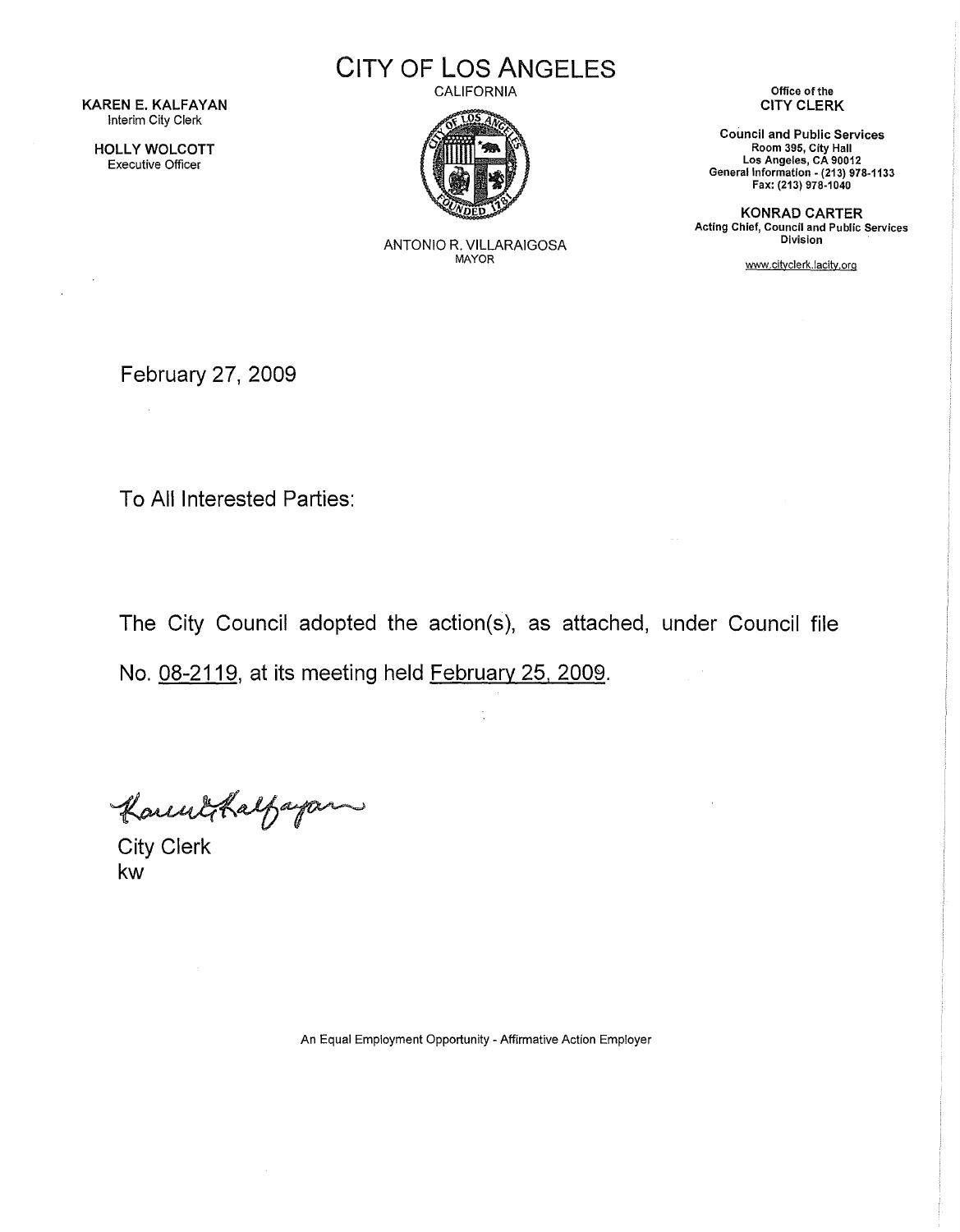$2/25/09$ 

File No. 08-2119

## TO THE COUNCIL OF THE CITY OF LOS ANGELES

Your

TRANSPORTATION Committee

## report as follows:

TRANSPORTATION COMMITTEE REPORT relative to a summary of results from operating the Late Night Red Line Program during the 2008 holiday season.

Recommendations for Council action:

- 1. RECEIVE and FILE the Los Angeles Department of Transportation report dated February 3, 2009, inasmuch as the report is submitted for information only and no Council action is necessary.
- 2. SUPPORT moving forward with offering the service for next year.

Fiscal Impact Statement: Not applicable.

Community Impact Statement: None submitted.

## **SUMMARY**

In a report dated February 3, 2009, the Los Angeles Department of Transportation (LADOT) notes that in September 2008, the City Council, responding to a suggestion by the Central City Association, requested that the Los Angeles County Metropolitan Transportation Authority (MTA) extend the hours of service on its Red Line subway to 3 AM following regular service on Friday and Saturday nights during the 2008 holiday season. The MTA agreed on the condition that the funds to operate the program would be provided by the private sector. Council District 14 approached stakeholders located near Red Line stations and was successful in raising sufficient funds to operate service.

The LADOT further states that the Late Night Red Line program, which operated on Friday and Saturday nights from November 21 to December 27, 2008, was estimated to have attracted a total of about 12,000 boardings on the Red Line route between Union Station and North Hollywood (approximately 1,000 boardings per night). During this time period the LADOT also operated Late Night DASH service in Downtown Los Angeles that provided connector service to the Red Line. The Late Night DASH service was also funded entirely by private sector sponsorships. While both programs were negatively impacted by the economic downturn and the sharp drop in gasoline prices, the programs demonstrated a successful public/private partnership in which the public and the private sectors worked together to operate expanded transit services that benefited both riders and the business community.

At a regular meeting held on February 11, 2009, the Transportation Committee considered the LADOT report regarding a summary of results from operating the Late Night Red Line Program during the 2008 holiday season. An opportunity for public comment was held. Afterwards, the Committee moved to note and file the LADOT report and to support moving forward with offering the service for next year. This matter is now forwarded to the Council for its consideration.